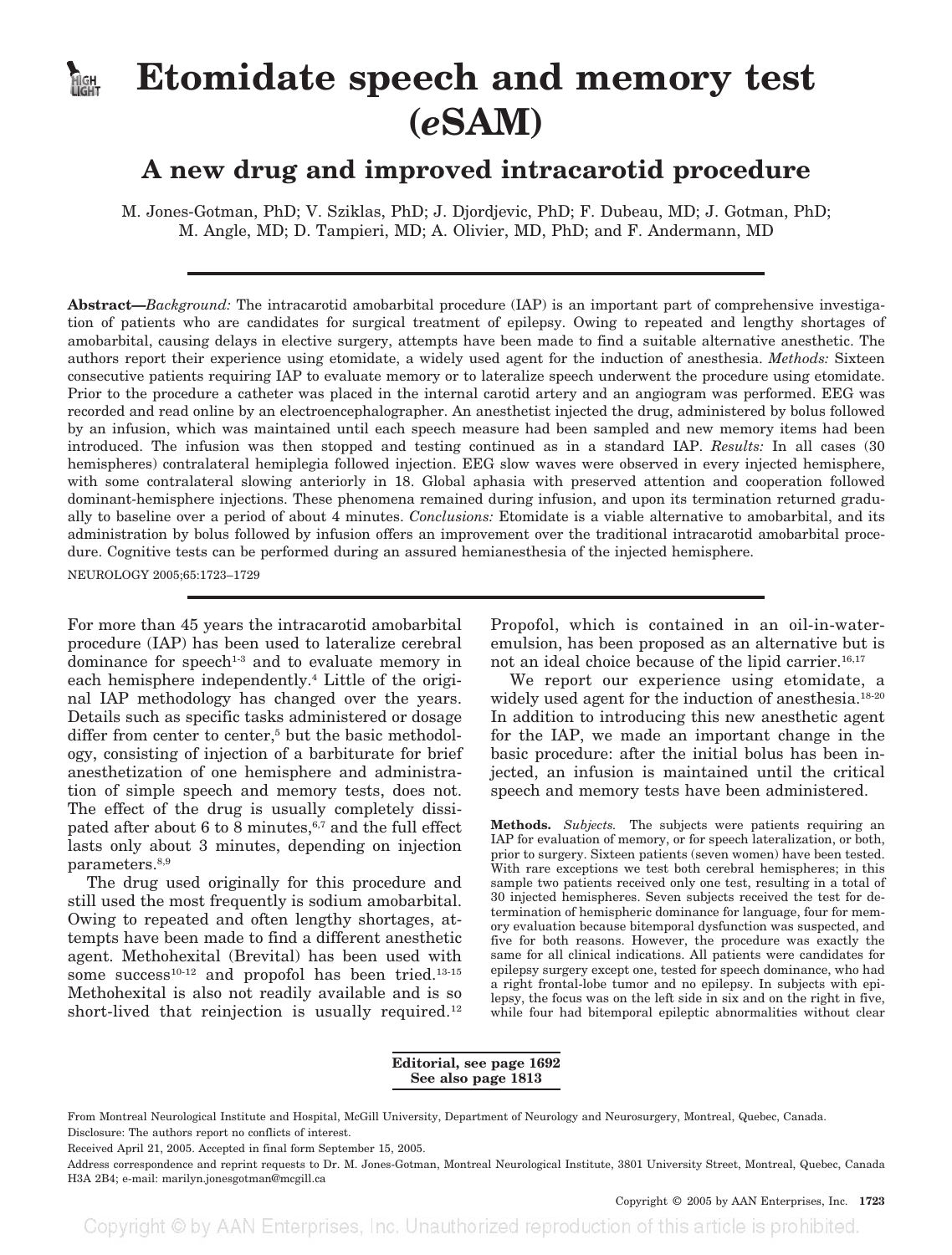|                  |          |             |              |                |                        |                      | Handedness       |              | Reason<br>for test |          | Speech<br>dominance <sup>+</sup> |                |                |                |
|------------------|----------|-------------|--------------|----------------|------------------------|----------------------|------------------|--------------|--------------------|----------|----------------------------------|----------------|----------------|----------------|
| N                |          |             | <b>Sex</b>   |                |                        |                      | No. per category |              |                    |          |                                  |                |                |                |
| Abnormal<br>side | Patients | Injections* | F            | М              | Mean age, y<br>(range) | Mean FSIQ<br>(range) | L                | R            | S                  | М        | B                                | L              | R              | BL             |
| Left             | 6        | 11          |              | 5              | $35.3(16-46)$          | $93.2(83 - 101)$     | 2                | 4            | 2                  | 3        |                                  | 4              | $\overline{2}$ | $\overline{0}$ |
| Right            | 6        | 9           | 4            | $\overline{2}$ | $37.7(26 - 47)$        | $90.3(76 - 113)$     | 4                | $\mathbf{2}$ | 5                  | $\Omega$ |                                  | $\overline{4}$ |                |                |
| Bilateral        | 4        | 6           | $\mathbf{2}$ | $\overline{2}$ | $36.5(28 - 48)$        | $90.8(72 - 112)$     | $\overline{2}$   | $\mathbf{2}$ | $\Omega$           |          | 3                                | 3              |                | $\Omega$       |

\* L, one patient tested one side only; R, one patient excluded, one tested one side only; BL (bilateral), one patient tested one side only and excluded.

† As determined by etomidate speech and memory test (*e*SAM).

 $S =$  determine hemispheric dominance;  $M =$  evaluate memory;  $B =$  both;  $BL =$  bilateral.

lateralization. The patients with bitemporal epilepsy underwent implanted electrode (SEEG) studies; two had the etomidate procedure after the SEEG study was completed, and two were implanted at the time of the procedure. Four tests were excluded from group results (but will be discussed separately), resulting in 26 injections—13 left, 13 right—reported in the group data. Demographic data are shown in table 1.

*Etomidate: Characteristics of the drug and injection parameters.* Etomidate  $(R-(+) - ethyl-1-(1-phenylethyl)-1H-imidazole-5$ carboxylate) is an imidazole derivative and a potent nonbarbiturate hypnotic agent with no analgesic properties.18,19 It has a rapid onset and short duration of action and minimal hemodynamic effects; it is considered safe and effective in its common IV use in operating rooms, intensive care units, and emergency departments.20-22 Etomidate may, however, cause myoclonus, tremor, and dystonic posturing in 86.6% of patients, most often at the beginning of deep anesthesia.23 Etomidate may increase spike activity in patients with epilepsy, $24,25$  and, in isolated cases, elicits seizures or epileptiform activity in persons without epilepsy.<sup>25-27</sup> Finally, etomidate has a dose-dependent and cumulative suppressive effect on adrenal function.<sup>21,28</sup> A single dose of the drug blunts the adrenocortical axis for up to 24 hours. This effect, however, appears to be clinically relevant only in critically ill patients.

In our procedure, a 2 mg initial bolus of etomidate (0.03-0.04) mg/kg) is injected in the internal carotid by an anesthetist. This concentration was determined using an algorithm that would reproduce local plasma levels identical to those achieved by a usual IV systemic dose (0.3 mg/kg over 30 to 60 seconds). The bolus is injected by infusion pump and is followed by an infusion (0.003– 0.004 mg/kg/minute) at a rate of 6 mL per hour.

*Procedure.* General procedure. As with our amobarbital procedure, patients practiced the day before testing the first hemisphere. The speech and memory tasks were the same on all three tests (the practice, and the test for each hemisphere), but the specific materials used—words, objects, sentences—were different.29 There was no injection during the practice.

During the procedure proper, a catheter was inserted by a neuroradiologist in the internal carotid artery and an angiogram was performed. EEG was recorded and read online by an electroencephalographer. Before injection, a baseline was obtained for EEG, visual fields, hand strength, and finger mobility measures, and for the cognitive tests. After the initial bolus, an infusion was maintained with an infusion pump until all speech tests had been sampled and critical memory items had been presented (see below). After the infusion, testing continued until all speech tests were completed and baseline levels were observed on EEG, hand strength, and language (in dominant hemisphere injections). At that point, a recognition memory test was given and the patient's subjective comments were obtained.

EEG. The EEG recording started several minutes before the bolus injection and was continued for several minutes after all clinical and EEG signs had returned to baseline. Twenty-five channels were recorded, including the 19 standard scalp electrodes and inferior temporal electrodes (F9, T9, P9 and F10, T10, P10), referenced to CPz. In two patients, the EEG was recorded from multi-contact depth electrodes placed bilaterally in the tem-

poral lobes, recording from the amygdala, hippocampus, and temporal neocortex, and from epidural electrodes placed over the first temporal convolution. The EEG was sampled at 200 Hz, with a low pass filter at 65 Hz. The scalp EEG was displayed in a bipolar antero-posterior montage. After the injection, a section of the baseline tracing was always retained on the screen to facilitate comparison of the ongoing EEG with the baseline. EEGs were subsequently reviewed to mark the time of onset of EEG changes, their pattern and spatial extent, and the time of return to baseline.

Cognitive tests. Testing proceeds in three stages: at baseline, during the drug effect, and after the effects of the drug have dissipated (post-drug stage). We test speech for comprehension, naming, sequential speech (counting, reciting the days of the week forward and backward), spelling, reading, and repetition of words and sentences.29 These different tasks are given in blocks during baseline testing, but after injection we cycle through them, giving two items per task so that all are sampled, after which new memory items are presented and the infusion is stopped. Speech testing is then completed after termination of the infusion.

Twenty-four real objects are used to test memory: eight are presented before injection to provide a baseline and a comparison with eight new "critical" items to be presented during the drug effect. The remaining eight items are novel objects included as foils during final memory testing, which is carried out in the post-drug stage. Thus all 24 objects are shown during a final yes-no recognition memory test.

Figure 1 shows the time line for injection, infusion, and presentation of cognitive tests. A similar time line for a typical IAP is also shown, for comparison.

**Results.** *Neurologic findings during drug effect.* Before and during injection patients raised both arms, wiggled their fingers, and counted. A lag of approximately 40 seconds elapsed between initiation of the injection and appearance of the first clinical signs of hemianesthesia. These signs included the appearance of slow waves in the EEG, slowing and then stopping of contralateral finger movements (after which that arm fell), and slowing and slurring of speech (figure 2). In all cases the contralateral arm fell slowly following injection, and a contralateral hemiplegia was observed. Dysarthria was noted soon after injection in 11 of the 13 nondominant hemisphere injections and in 3 of 13 dominant hemisphere injections. Speech was disrupted in the 13 tests that were then designated dominant hemisphere injections. A contralateral facial weakness was seen in 73% of tests and a contralateral visual field defect in 50%. After stopping the infusion these effects waned over a period of just over 4 minutes on average, until baseline was reached. Average duration of injection, time to first signs of effect, duration of infusion, and

## **1724** NEUROLOGY 65 **December (1 of 2) 2005**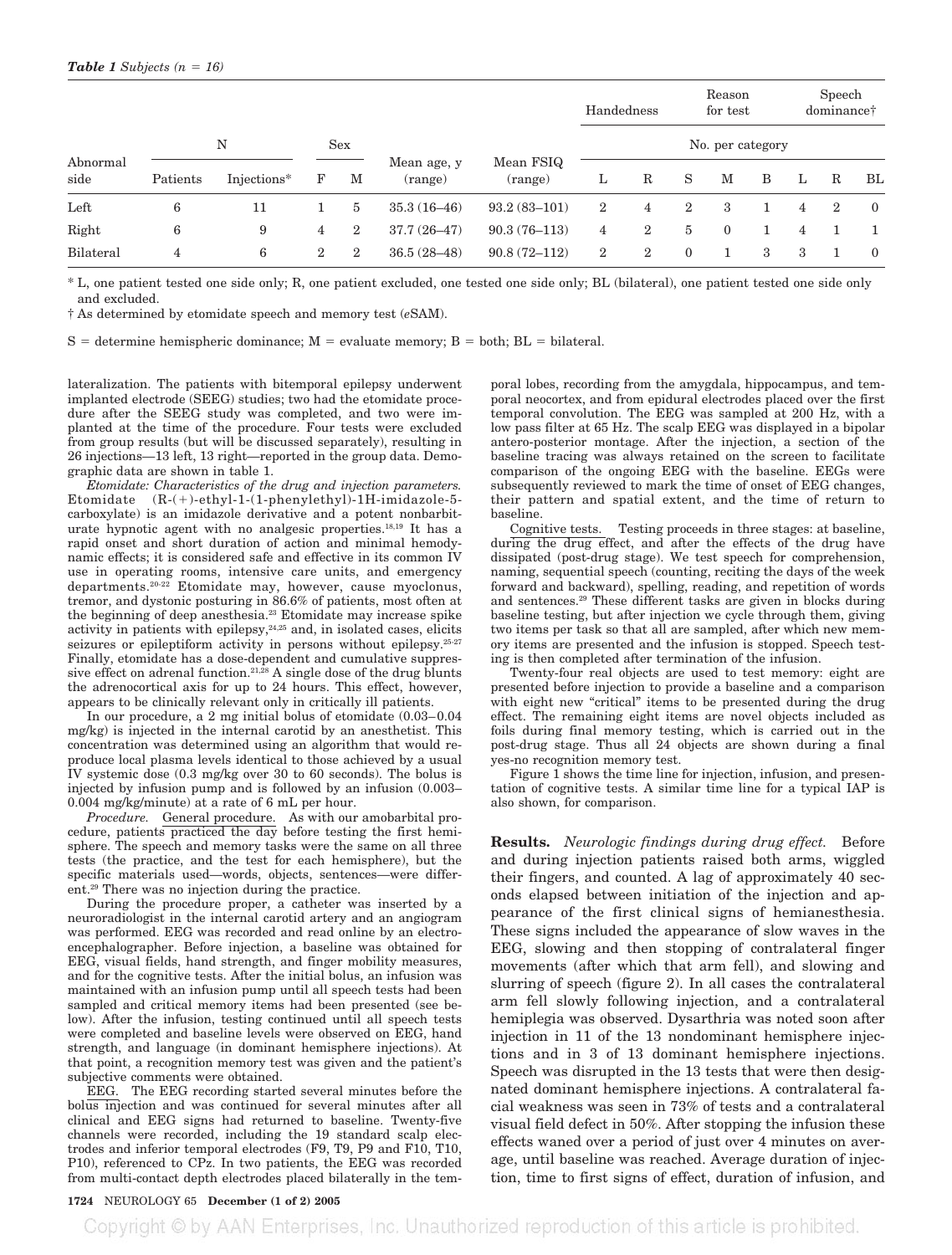



b eSAM



*Figure 1. Intracarotid anesthetic procedures: time course of events in the intracarotid amobarbital procedure (IAP, A) and in the etomidate speech and memory test (eSAM, B). Solid vertical lines signify moment of injection; this line is doubled in B, indicating the 40-second lag between bolus injection and initiation of drug effect in the eSAM procedure. Downward sloping line indicates waning of the drug effect; this begins soon after injection with amobarbital and begins after infusion has stopped with etomidate. Fully white brain cartoons signify bilateral baseline function; half black brain cartoons signify hemianesthesia or only one hemisphere fully functional.*

C, comprehension; N, naming; R, reading; SS, serial speech; Rw/Rs, word/sentence repetition

time to recovery after cessation of infusion for measures of language and physical signs are shown in table 2.

*EEG.* In one study the EEG was lost and in another the recording started after the injection. We therefore analyzed 24 injections (20 with scalp EEG and 4 with SEEG). Drug-induced changes in the EEG occurred on average 39

#### a. dominant injection



*Figure 2. Time of occurrence of first drug effects after injection of etomidate, separately for dominant vs nondominant injection.*

seconds after initiation of injection and always occurred within a few seconds of the first clinical signs. The changes were generally consistent with those observed in the IAP in scalp and intracerebral recordings.6,30-32 In the scalp EEG, they consisted of slow waves in the delta range sometimes mixed with theta frequencies (figure 3). The slow wave activity predominated on the hemisphere of injection but was also visible in the contralateral frontal region in 18 injections. In two injections, the slow activity was almost symmetric in the two hemispheres, despite clear lateralized clinical manifestations. In one injection, the slow waves appeared as usual but disappeared after 41 seconds, then returned 153 seconds later and continued as in other injections. The clinical signs of hemianesthesia continued uninterrupted during this EEG fluctuation. In the SEEG recordings (example, figure 4), drug-related changes were limited to the hemisphere of injection. In all four injections there was a large increase in slow waves in all regions of the temporal lobe.

Slow waves decreased and stopped on average 4 minutes 13 seconds after the end of the infusion, corresponding closely to the end of behavioral signs of hemianesthesia (compare table 2 to table 3). Similarly to the IAP, it was generally difficult to mark the end of slow wave activity because of the gradual change. Unlike for the IAP, however, we did not see intermittent slow waves in this period (table 3).

Interictal spike activity was activated or induced in eight injections: four during scalp EEG (three patients) and four during SEEG recordings (two patients). The increased spiking appeared almost simultaneously with the slow waves and always stopped before (mean slow wave duration vs increased spiking, 10 minutes 17 seconds vs 6

### **December (1 of 2) 2005** NEUROLOGY 65 **1725**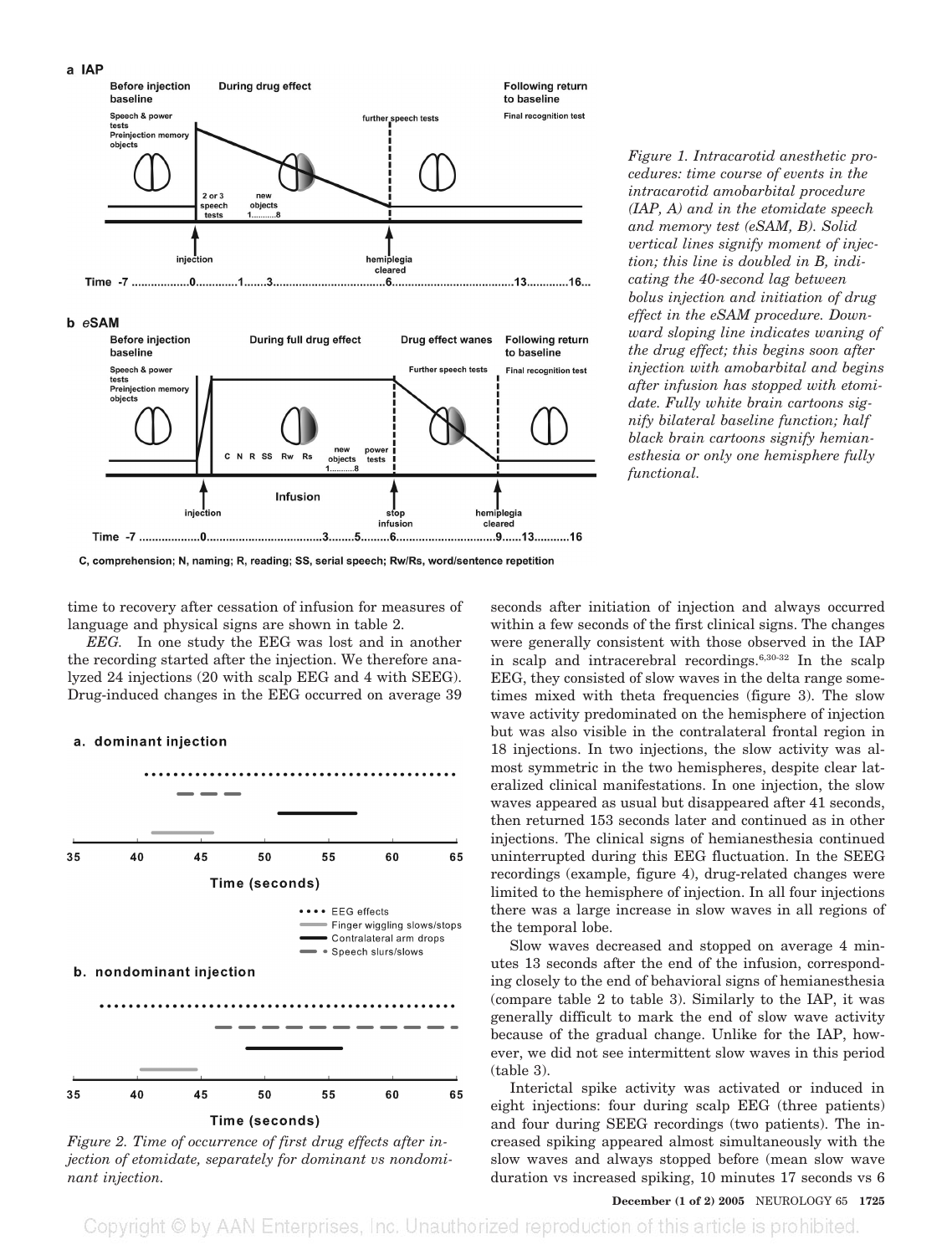|                      |                      | Mean<br>duration of<br>injection, sec |                                          |                                           | Mean time to recovery after<br>infusion stopped, min, sec |        |  |
|----------------------|----------------------|---------------------------------------|------------------------------------------|-------------------------------------------|-----------------------------------------------------------|--------|--|
| Side of<br>injection | No. of<br>injections |                                       | First clinical<br>sign of<br>effect, sec | Mean duration<br>of infusion,<br>min, sec | Contralateral<br>arm                                      | Speech |  |
| Dominant             | 13                   | 64.6                                  | 41.2                                     | 5, 42                                     | 4,09                                                      | 4,59   |  |
| Nondominant          | 13                   | 64.8                                  | 40.3                                     | 6, 23                                     | 4,05                                                      |        |  |

minutes 15 seconds). In three injections with scalp EEG, spike activity was increased on the injection side and ipsilaterally to the known epileptic focus, while the fourth injection resulted in the appearance of a continuous 2.5 spike-and-wave activity also on the injection side, but this time in the nonepileptic healthy hemisphere.

In the SEEG recordings, etomidate caused a clear increase in the rate of interictal spiking in the ipsilateral limbic structures, except in one injection where the activity took the form of periodic spiking, particularly in the temporal neocortex.

*Language.* Etomidate injection resulted in a global aphasia with preserved attention and cooperation in 13 tests, thus demonstrating that the injected hemisphere was dominant for language. Performance on all language tasks was disturbed during the infusion. For the production tasks, one patient produced unintelligible mumbling and one repeated a stereotyped word not appropriate to the task. Our first patient, whose dose was too low and whose results are therefore not included in group data, did not produce meaningful speech but counted in a stereotyped way for about 2 minutes after injection. Complete speech arrest throughout the period of infusion was observed in the remaining patients. After all language tasks had been sampled and the new memory items shown, the infusion was stopped and cycling through language tasks continued until all were performed at baseline levels. Because the return of speech to baseline occurred gradually, the language tests sampled speech as the aphasia cleared, passing through a stage of dysphasia and then recovery.

*Memory.* On average, presentation of the critical memory items during the drug stage began 3 and one quarter



*Figure 3. Sample of scalp EEG recording made during eSAM testing.*

minutes after injection and lasted for just under 2 minutes. Recognition testing for the baseline objects and the critical drug-stage objects was started on average 13 minutes after injection, which was in all cases after the drug effect had dissipated completely as determined by return of motor function, EEG, and, for dominant-hemisphere injections, speech to baseline levels. Memory was considered adequate when 65% or more of the drug-stage objects were recognized (false positive errors and failing to recognize baseline objects are rare). Table 4 shows the memory outcome for three categories—memory tests passed or failed or borderline—separately for injection ipsilateral and contralateral to the seizure focus. The table also shows the percent of cases who in final questioning reported awareness of power loss, as memory for events of the test have been considered to be additional, informal, memory results by some.33 Two patients with bitemporal epilepsy who did not have operations are shown separately; one of these was found to have greater epileptic abnormality on the right side, but a more abnormal side could not be determined for the other one.

*Mood and insight.* We examined mood changes after injection of etomidate. Change from baseline was observed in 6 of 13 injections into the dominant hemisphere and 3 of 13 nondominant injections. Independent of the question of



*Figure 4. Sample of EEG recorded from depth electrodes implanted in temporal lobes during the eSAM procedure. Multicontact depth electrodes are inserted laterally. Electrodes LA and RA are aimed at the amygdala, contact 1 being the deepest and contacts 4 to 9 being in the neocortex. LH and RH are aimed at the hippocampus. LE electrodes are placed epidurally over the first temporal convolution.*

# **1726** NEUROLOGY 65 **December (1 of 2) 2005**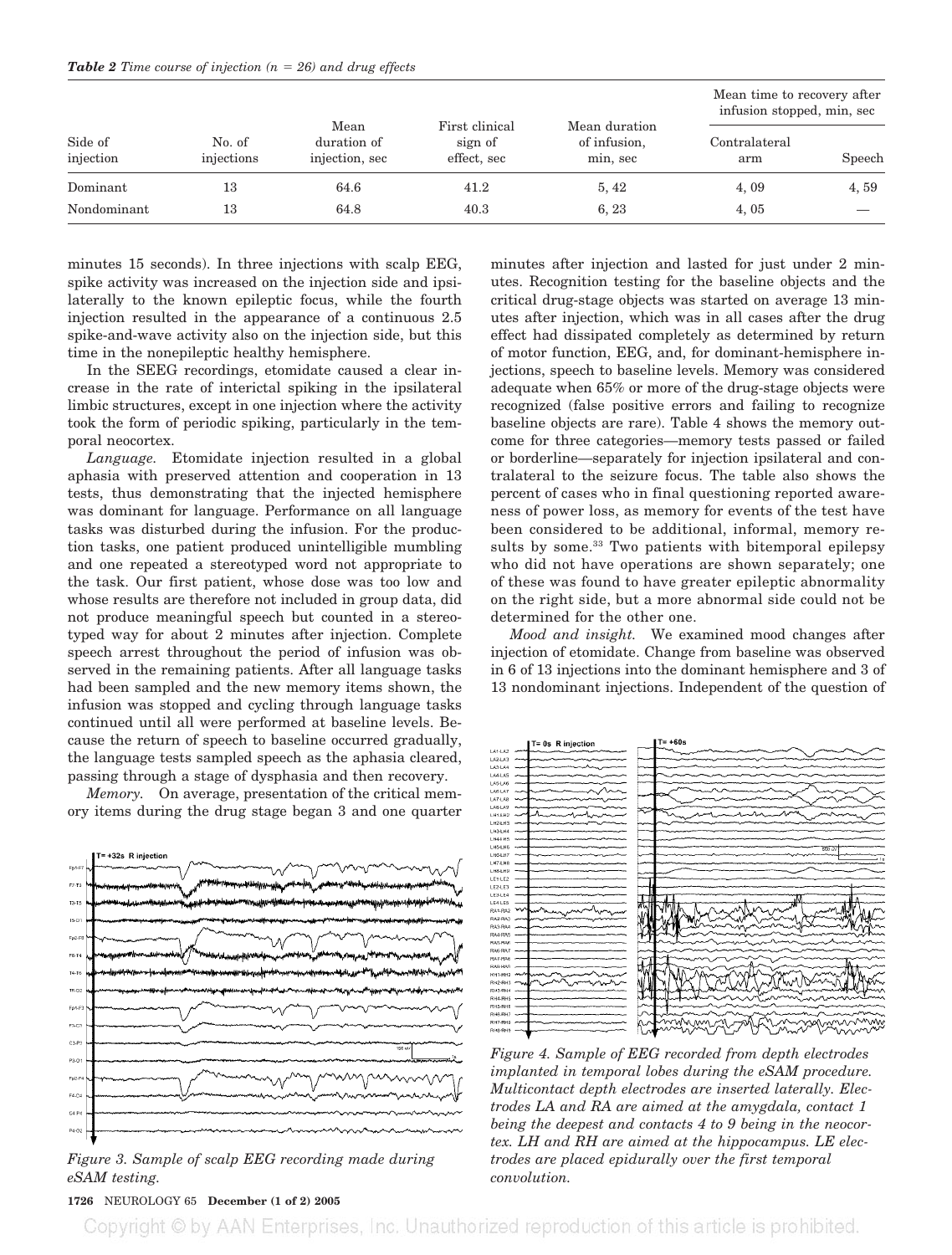**Table 3** Time course of ipsilateral EEG (n = 24) slow waves

| Side of<br>injection | No. of<br>injections | First EEG<br>change, sec | Mean time to<br>baseline recovery<br>after infusion<br>stopped, min, sec |
|----------------------|----------------------|--------------------------|--------------------------------------------------------------------------|
| Dominant             | 12                   | 40.7                     | 4, 18                                                                    |
| Nondominant          | 12                   | 36.8                     | 4,09                                                                     |

change, we noted the overall valence of mood during the test and classified emotional expression during the drug effect as positive, negative, flat, or labile. When noticeable emotional expressions occurred, they were more often after injection into the dominant hemisphere (9 of 13 dominant injections, 4 of 13 nondominant). Mood was almost exclusively positive (6 dominant, 3 nondominant), with one instance of negative affect, one of flat, and one that was positive followed by flat. One patient showed a labile mood, switching rapidly between apparently laughing and apparently crying, with the actual mood being difficult to decipher (dominant hemisphere injection).

Patients showed a relatively high incidence of insight into injection-induced changes. Eight of 13 patients recalled language disturbance after dominant hemisphere injection: four had full awareness of their speech loss, whereas the others recalled disruption of speech production but not of comprehension. Eight patients recalled contralateral weakness after dominant, and five after nondominant hemisphere injection. Two patients described a visual field defect after dominant, and none after nondominant, hemisphere injection. It is often difficult to establish the objective presence of a visual field defect during the drug effect, but we had clear evidence of such defect after dominant hemisphere injection in seven, and after nondominant injection in six patients.

*Side effects.* In nine patients (12 tests, or 46% of the 26 injections) a shivering-like tremor occurred during the infusion, almost always involving the upper extremities (the hand and arm). This occurred on the hand contralateral to injection, although in 7 of the 12 injections it affected the ipsilateral hand also. The tremor never occurred on the ipsilateral side alone. When it did occur it was usually mild—in 58% it was very mild or almost imperceptible the rest were mild trembling except for two cases that could be characterized as moderate shaking. In some, the

tremor appeared only while the patient manipulated objects, and in some it resembled the shivering (as though cold) that is seen also in some patients after amobarbital injection. Most patients did not react to this tremor during the test, and only three recalled it when questioned at the end of the procedure. Interestingly, the EEG recording showed no concomitant epileptiform abnormalities except in two injections (both in the same bitemporal patient, tested during his SEEG investigation): spiking was increased during the right side infusion in the limbic structures only, and was limbic and neocortical during the left side infusion.

*Physical sequelae to the procedure.* Two to 3 hours after each procedure, patients were questioned explicitly about possible pain, headache, or other complaints related to the test. Patients were found in good spirits after their tests, and none had any complaints.

*Tests excluded from group data.* Both tests from the first patient to undergo the *e*SAM procedure were excluded from group data because the dosages used for the initial bolus and for the infusion were too low. Although it was clear during the patient's first test that the dosage was low, the same drug parameters were used for her second test so that the two could be compared without ambiguity. Because this patient began to recover function before the infusion was stopped, her two tests were similar to those performed with amobarbital. Thus the necessary clinical data were obtained, but her tests did not conform to our typical *e*SAM procedure. Similarly for the other two excluded tests (one each for two patients), the needed clinical information was obtained but the tests were not typical: in both cases, injection was opposite a very large lesion, resulting in somnolence throughout the period of infusion, which was therefore terminated. Thus the clinical data were obtained during the period of recovery, and the timing measures were not appropriate for inclusion in the group data.

**Discussion.** Etomidate appears to be a safe alternative to amobarbital for intracarotid speech and memory testing, with certain advantages. While our team was expanded to include an electroencephalographer and an anesthetist, we anticipate that as the test becomes routine, it will be performed with an EEG technician and the neuroradiologist, as was the case with the IAP. To date, the youngest patient we

|                                         |                      |        | Performance |                   | Awareness of                |  |
|-----------------------------------------|----------------------|--------|-------------|-------------------|-----------------------------|--|
| Injection site                          | No. of<br>injections | Passed | Failed      | <b>Borderline</b> | contralateral<br>power loss |  |
| Ipsilateral to seizure focus, $n$ (%)   | 12                   | 11(92) | $\Omega$    | 1(8)              | 8(67)                       |  |
| Contralateral to seizure focus, $n$ (%) | 10                   | 4(40)  | 5(50)       | 1(10)             | 2(20)                       |  |
| Two unoperated bilateral cases          |                      |        |             |                   |                             |  |
| Case 1: $R > L$                         |                      |        |             |                   |                             |  |
| Ipsilateral                             |                      | Pass R |             |                   | Aware                       |  |
| Contralateral                           |                      |        | Fail L      |                   | Aware                       |  |
| Case 2: $L = R^*$                       |                      |        |             |                   |                             |  |
| L injection                             |                      | Pass L |             |                   | Aware                       |  |
| R injection                             |                      | Pass R |             |                   | Unaware                     |  |

#### *Table 4 Memory results (16 patients)*

Ipsi- or contralateral to seizure focus determined by final clinical decision of abnormal side or by surgery.

\* Neither side could be designated more abnormal for Case 2.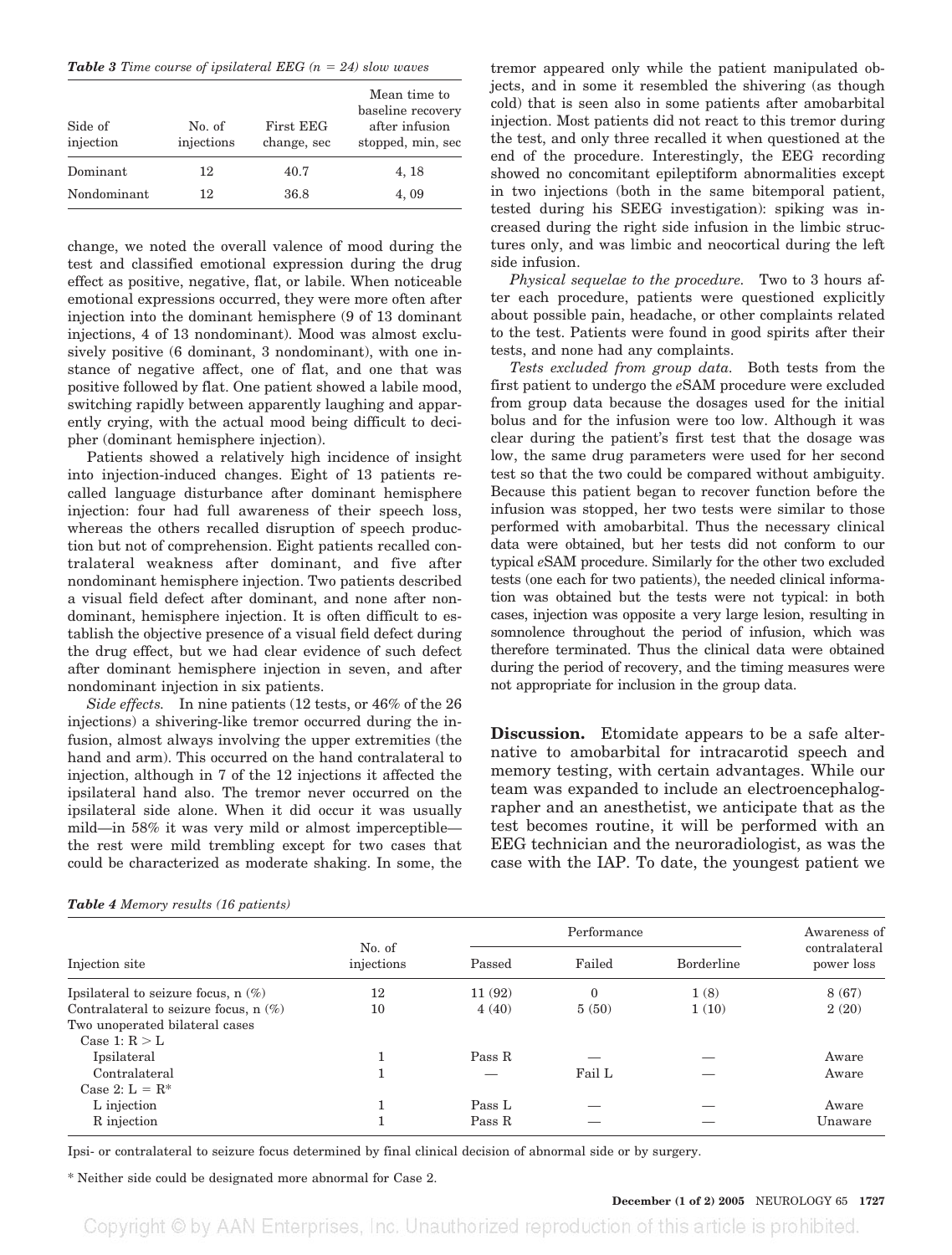have tested with the *e*SAM procedure was 16 years old. However, etomidate has been used successfully with children in emergency departments (see Rothermel<sup>22</sup> for a review), including in children under the age of 10 years.40 The expected effects usually associated with hemispheric anesthesia were observed: EEG slow waves ipsilateral to injection, loss of contralateral power, and speech arrest following dominant-hemisphere injections; further, facial asymmetry, visual field defect, and dysarthria were observed in several tests. An advantage of the *e*SAM procedure over the IAP is the ability to control the period of hemianesthesia. The first signs of recovery occurred only after discontinuation of the infusion, and as recovery was gradual, lasting about 4 minutes (see tables 2 and 3), testing could continue after the period of complete hemianesthesia. Therefore, in this sense *e*SAM provides a test similar to IAP. However, in addition *e*SAM provided an extended period of guaranteed hemianesthesia between bolus injection and the beginning of recovery (see figure 1).

On EEG, changes similar to those seen in amobarbital tests were observed using etomidate: slow-wave activity predominated in the injected hemisphere, but a lesser slowing occurred also in the contralateral frontal region in 75% of injections (compared to 78% with amobarbital).6 The changes observed in the two patients with SEEG were also similar to those we find in patients tested with amobarbital.<sup>30</sup> Activation of interictal epileptic discharges after etomidate injection was seen in 8/24 injections (33%), always ipsilateral to the injection. Importantly, it was without behavioral changes.

The frequent unavailability of sodium amobarbital prompted a few centers to use methohexital, which is an ultra short-acting barbiturate and requires either extremely brief tests<sup>10</sup> or re-injection,<sup>12</sup> or both. If a test requires re-injection, the drug will have waned during testing before more is injected, resulting in a changing and unpredictable level of anesthesia during the cognitive tests. This is particularly problematic for interpreting memory test results, which will not be valid if the critical to-be-remembered items are not introduced during a sufficient drug effect.

Propofol has also been tried using the traditional procedure of a single bolus injection; two articles each reported a single case,<sup>13,14</sup> and a third reported a small series.15 In the latter, a smaller dose was used compared to that used for the two previously reported patients. Those authors reported success at determining hemispheric dominance in all 12 of their patients, and at drawing conclusions about memory in 75% of them. The adverse effects described in the earlier reports—a sensation of intense blue light $13$ and a hot sensation in the head<sup>14</sup>—were not observed. Although only minor adverse physical effects were reported in their sample (laughing, head and eye version in 25%), intra-arterial injection of propofol carries some risks related to its formulation in a lipid emulsion.17 These are risks of pain upon injection, anaphylaxis, or hyperlipidemia.<sup>34-37</sup>

In our procedure, the physiologic reaction to etomidate injection was benign, in that there were no physical reactions other than the expected loss of power and, in some, visual field defect. The exception was a tremor, which occurred in 12 of 26 tests (46%) and was mild in most (83%) and may be related to the myoclonus that occurs in 20 to 45% of patients receiving etomidate for procedural sedation.20,38,39 The type and quality of tremor in the absence of concomitant neocortical EEG epileptic abnormalities suggest an origin in subcortical structures.

PET or fMRI have been used to determine language dominance41-43 and fMRI paradigms are being developed as an alternative to the memory evaluation component of the IAP.<sup>44,45</sup> However, it remains difficult to activate medial temporal lobe structures reliably with fMRI, and not all patients can tolerate MR imaging; thus it is unlikely that these methodologies will completely replace intracarotid anesthetic procedures in the near future. Further, tasks in the IAP or *e*SAM are both simple and flexible, allowing tests to be performed in patients at all intellectual levels and ages. It should be noted that different information is obtained from these two methodologies: activation imaging helps determine brain structures participating in the studied function, whereas the IAP/*e*SAM transiently disables most of one hemisphere, helping to predict the effects of surgery.

Our experience in 30 *e*SAM tests has shown that etomidate provides adequate hemianesthesia for performance of speech and memory testing, and continuous infusion is advantageous, allowing all behavioral testing to be completed during full drug effect. Etomidate may be a sound alternative to amobarbital for intracarotid anesthetic procedures.

## **Acknowledgment**

The authors thank colleagues in Neurology, EEG, X-ray, and Neuropsychology, and in particular Julie A. Boyle and Dylan David Wagner, for their participation in carrying out *e*SAM procedures.

### **References**

- 1. Wada J. Youthful season revisited. Brain Cogn 1997;33:7–10.
- 2. Wada J. Clinical experimental observations of carotid artery injections of sodium Amytal. Brain Cogn 1997;33:11–13.
- 3. Wada J, Rasmussen T. Intracarotid injection of sodium Amytal for the lateralization of cerebral speech dominance: experimental and clinical observations. J Neurosurg 1960;17:226–282.
- 4. Branch C, Milner B, Rasmussen T. Intracarotid sodium Amytal for the lateralization of cerebral speech dominance: observations in 123 patients. J Neurosurg 1964;21:399–405.
- 5. Jones-Gotman M, Smith ML, Wieser H-G. Intraarterial amobarbital procedures. In: Engel J Jr., Pedley T, eds. Epilepsy: a comprehensive textbook (volume 2). New York: Raven Press, 1998;1767–1775.
- 6. Bouwer M, Jones-Gotman M, Gotman J. Duration of sodium Amytal effect: behavioral and EEG measures. Epilepsia 1993;34:61–68.
- 7. Ravdin L, Perrine K, Haywood C, Gershengorn J, Nelson P, Devinsky O. Serial recovery of language during the intracarotid amobarbital procedure. Brain Cogn 1997;33:151–160.
- 8. Fedio P, August A, Patronas N, Sato S, Kufta C. Semantic, phonological and perceptual changes following left and right intracarotid injection (Wada) with a low Amytal dosage. Brain Cogn 1997;33:98–117.
- 9. Loring D, Meador K, Lee G. Amobarbital dose effects on Wada memory testing. J Epilepsy 1992;5:171–174.
- 10. Isnard J, Garde P, Fischer C, Duquesnel J, Mauguiere F. Manifestations cliniques et electroencephalographiques lors du test de Wada par injection intracarotidienne de methohexital (Brietal). Rev Neurol 1994;150:266–273.

# **1728** NEUROLOGY 65 **December (1 of 2) 2005**